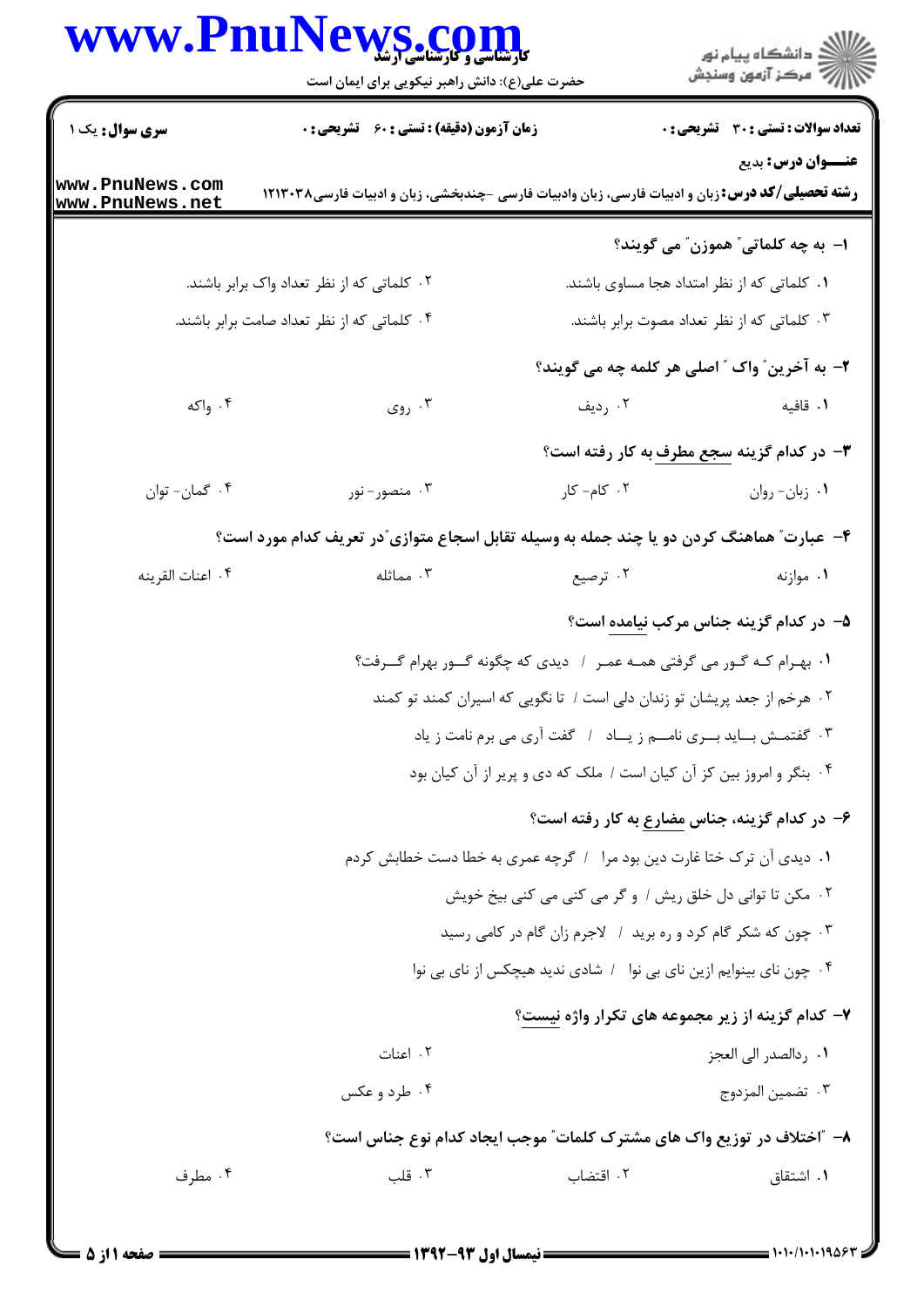|                                    | WWW.PnuNews.com<br>حضرت علی(ع): دانش راهبر نیکویی برای ایمان است                                        |                                                                         | ڪ دانشڪاه پيام نور<br>/> مرڪز آزمون وسنڊش                           |
|------------------------------------|---------------------------------------------------------------------------------------------------------|-------------------------------------------------------------------------|---------------------------------------------------------------------|
| <b>سری سوال : ۱ یک</b>             | زمان آزمون (دقیقه) : تستی : 60 ٪ تشریحی : 0                                                             |                                                                         | <b>تعداد سوالات : تستی : 30 ٪ تشریحی : 0</b>                        |
| www.PnuNews.com<br>www.PnuNews.net | <b>رشته تحصیلی/کد درس:</b> زبان و ادبیات فارسی، زبان وادبیات فارسی -چندبخشی، زبان و ادبیات فارسی۱۲۱۳۰۳۸ |                                                                         | عنــوان درس: بدیع                                                   |
|                                    | <b>" ای نگاه تو پناهم، تو ندانی چه گناهی است ۱ خانه را پنجره بر مرغک طوفان زده بستن</b> "               |                                                                         | ۹– در بیت زیر، کدام یک از انواع جناس ؒ قلب ؒ وجود دارد؟             |
| ۰۴ مستوی                           | ۰۳ بعض                                                                                                  | ۰۲ کامل                                                                 | ۰۱ کل                                                               |
|                                    |                                                                                                         |                                                                         | +ا– در کدام گزینه تعریف <sup>"</sup> همصدایی <sup>"</sup> آمده است؟ |
|                                    | ۰۲ تکرار صامت و مصوت به طور منظم در جمله                                                                |                                                                         | ۰۱ تکرار یک صامت با بسامد زیاد در جمله                              |
|                                    | ۰۴ تکرار یا توزیع مصوت در کلمات                                                                         |                                                                         | ۰۳ تکرار صامت و مصوت به طور نامنظم در جمله                          |
|                                    |                                                                                                         |                                                                         | 11- بدیع معنوی چیست؟                                                |
|                                    | ۰۱ مطالعه ابزار یا شگردهایی است که بین اجزاء کلام و تناسبات و روابط هنرمندانه ظاهری به وجود می آورند.   |                                                                         |                                                                     |
|                                    | ۰۲ مطالعه ابزار یا شگردهایی است که بین اجزاء کلمه و تناسبات و روابط هنرمندانه لفظی به وجود می آورند.    |                                                                         |                                                                     |
|                                    | ۰۳ مطالعه ابزار یا شگردهایی است که بین اجزاء جمله و تناسبات و روابط هنرمندانه عاطفی به وجود می آورند.   |                                                                         |                                                                     |
|                                    | ۰۴ مطالعه ابزار یا شگردهایی است که بین اجزاء کلام و تناسبات و روابط هنرمندانه معنایی به وجود می آورند.  |                                                                         |                                                                     |
|                                    |                                                                                                         |                                                                         | ۱۲- کدام گزینه در زیرمجموعه بدیع معنوی قرار <u>نمی گیرد</u> ؟       |
| ۰۴ تر تیب کلام                     | ۰۳ ایهام                                                                                                | ۰۲ تشبیه                                                                | ۰۱ سجع                                                              |
|                                    | <b>"همی بکشتی تا در عدو نماند شجاع ِ / همی بدادی تا در ولی نماند فقیر ً</b>                             |                                                                         | <b>۱۳</b> - اساس تشبیه در بیت زیر، بر کدام صنعت معنوی استوار است؟   |
| ۰۴ جمع                             | ٠٣ تجاهل العارف                                                                                         | ۰۲ جمع و تفریق                                                          | ۰۱ مبالغه                                                           |
|                                    | <b>"منم امروز و تو انگشت نمای زن و مرد / من به شیرین سخنی، تو به نکویی مشهور</b> "                      |                                                                         | <b>۱۴</b> - در بیت زیر چه آرایه ای مشهود است؟                       |
| ۰۴ جمع با تقسیم                    | ۰۳ جمع                                                                                                  | ۰۲ تفریق                                                                | ٠١ جمع با تفريق                                                     |
|                                    |                                                                                                         |                                                                         | ۱۵- آرایه <u>جمع با تقسیم</u> در کدام گزینه مشاهده می شود؟          |
|                                    | ۰۱ مردمان جمله بخفتند و شب از نیمه گذشت ۱ وان که در خواب نشد چشم من و پروین است                         |                                                                         |                                                                     |
|                                    | ٠٢ مگر مشاطه بستان شدند باد و سحاب / كه اين ببستش پيرايه وان گشاد نقاب                                  |                                                                         |                                                                     |
|                                    | ۰۳ من اگر نیکم اگر بد تو برو خود را باش / هر کسی آن درود عاقبت کار که کشت                               |                                                                         |                                                                     |
|                                    |                                                                                                         | ۰۴ تویی برابر من یا خیال در نظرم ۱ که من به طالع خود هرگز این گمان نبرم |                                                                     |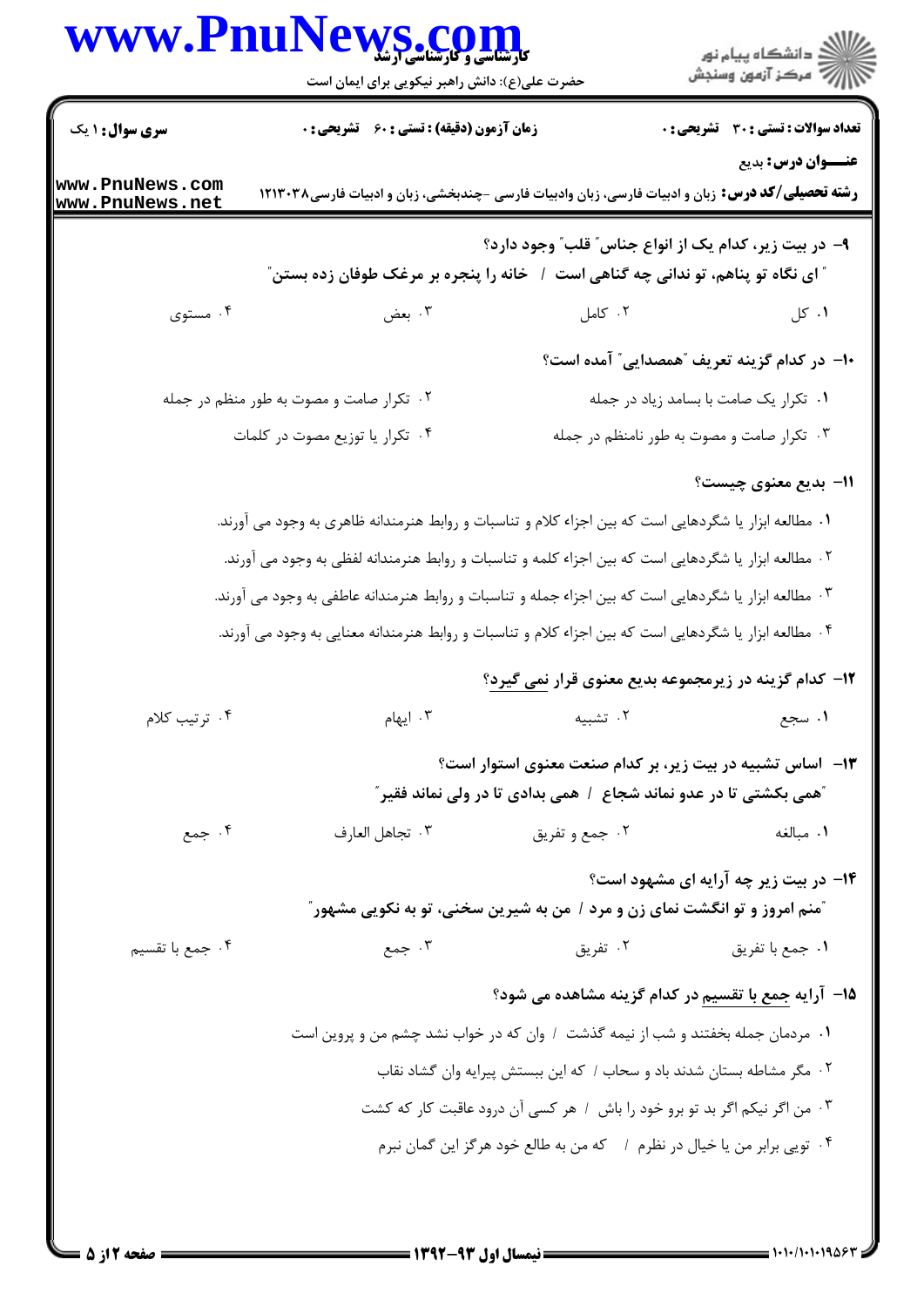## www.PnuNews.com کا ای ایران کا ایران ایران ایران ایران ایران ایران ایران ایران ایران ایران ایران ایران ایران ایران ایران ایران<br>ایران ایران ایران ایران ایران ایران ایران ایران ایران ایران ایران ایران ایران ایران ایران ایران ایران ایران ا

|                                    | خصرت علی (ع). دانس راهبر نیکویی برای ایشان است                                                          |                  |                                                                            |  |  |  |
|------------------------------------|---------------------------------------------------------------------------------------------------------|------------------|----------------------------------------------------------------------------|--|--|--|
| <b>سری سوال :</b> ۱ یک             | <b>زمان آزمون (دقیقه) : تستی : 60 ٪ تشریحی : 0</b>                                                      |                  | <b>تعداد سوالات : تستی : 30 ٪ تشریحی : 0</b>                               |  |  |  |
|                                    |                                                                                                         |                  | <b>عنـــوان درس:</b> بدیع                                                  |  |  |  |
| www.PnuNews.com<br>www.PnuNews.net | <b>رشته تحصیلی/کد درس:</b> زبان و ادبیات فارسی، زبان وادبیات فارسی -چندبخشی، زبان و ادبیات فارسی۱۲۱۳۰۳۸ |                  |                                                                            |  |  |  |
|                                    |                                                                                                         |                  | ١٦- "تجسم" چيست؟                                                           |  |  |  |
|                                    | ۰۲ عینی کردن امری ذهنی                                                                                  |                  | ٠١. اسناد امري به امري                                                     |  |  |  |
|                                    | ۰۴ تشبيه به موقعيت حروف الفبا                                                                           |                  | ۰۳ تردید در تشخیص دو امر کاملا متباین                                      |  |  |  |
|                                    |                                                                                                         |                  | ۱۷– آرایه کدام بیت، <u>نادرست</u> می باشد؟                                 |  |  |  |
|                                    | ١. من عهد تو سخت سست مى دانستم / بشكستن آن درست مى دانستم(طباق)                                         |                  |                                                                            |  |  |  |
|                                    | ٠٢ گرش ببيني و دست از ترنج بشناسي / روا بوده ملامت كني زليخا را( تلميح)                                 |                  |                                                                            |  |  |  |
|                                    |                                                                                                         |                  | ۰۳ غم عشق آمد و غم های دگر پاک ببرد / سوزنی باید کز پای برآرد خاری( تمثیل) |  |  |  |
|                                    |                                                                                                         |                  | ۰۴ میان ماه من تا ماه گردون / تفاوت از زمین تا آسمان است( ارصاد و تسهیم)   |  |  |  |
|                                    | ۱۸- درج عبارت( هو الحي الذي لا يموت) در آغاز وصيت نامه، نشانه كدام آرايه ادبي است؟                      |                  |                                                                            |  |  |  |
| ۰۴ حشو مليح                        | ۰۳ ایهام                                                                                                | ٠٢ براعت استهلال | ٠١ تلميح                                                                   |  |  |  |
|                                    |                                                                                                         |                  | ۱۹- در بیت زیر، کدام یک از مصادیق روش ؒ تناسب ؒ مشهود است؟                 |  |  |  |
|                                    |                                                                                                         |                  | <b>"ستون کرد چپ را و خم کرد راست ۱ خروش از خم چرخ چاچی بخاست</b> "         |  |  |  |
| ۰۴ هم حروفی                        | ۰۳ همصدایی                                                                                              | ۰۲ حرف گرايي     | ٠١ صدامعنايي                                                               |  |  |  |
|                                    | ۲۰- اگر ″ کلمه ای در کلام حداقل با دو معنی به کار رفته باشد″ کدام آرایه ادبی شکل می گیرد؟               |                  |                                                                            |  |  |  |
| ۰۴ جناس تام                        | ۰۳ جناس مرکب                                                                                            | ٢. اسلوب الحكيم  | ۰۱ توریه                                                                   |  |  |  |
|                                    |                                                                                                         |                  | <b>۲۱</b> - در کدام گزینه آرایه ایهام تناسب مشهود است؟                     |  |  |  |
|                                    |                                                                                                         |                  | ٠١. باز آ كه در فراق تو چشم اميدوار ١ چون گوش روزه دار بر الله اكبر است    |  |  |  |
|                                    | ۰۲ گفتمش باید بری نامم زیاد ۱ گفت آری می برم نامت ز یاد                                                 |                  |                                                                            |  |  |  |
|                                    | ۰۳ شکرلب جوانی نی آموختی / که دلها بر آتش چو نی سوختی                                                   |                  |                                                                            |  |  |  |
|                                    |                                                                                                         |                  | ۰۴ یکی را حکایت کنند از ملوک / که بیماری رشته کردش چو دوک                  |  |  |  |
|                                    |                                                                                                         |                  | <b>۲۲</b> - محور استخدام در بیت زیر، بر کدام کلمه است؟                     |  |  |  |
|                                    |                                                                                                         |                  | <b>"شنیدم که جشنی ملوکانه ساخت /  چو چنگ اندر آن بزم خلقی نواخت</b> "      |  |  |  |
| ۰۴ جشن                             | ۰۳ چنگ                                                                                                  | ۰۲ نواخت         | ۰۱ خلق                                                                     |  |  |  |
|                                    |                                                                                                         |                  |                                                                            |  |  |  |
|                                    |                                                                                                         |                  |                                                                            |  |  |  |

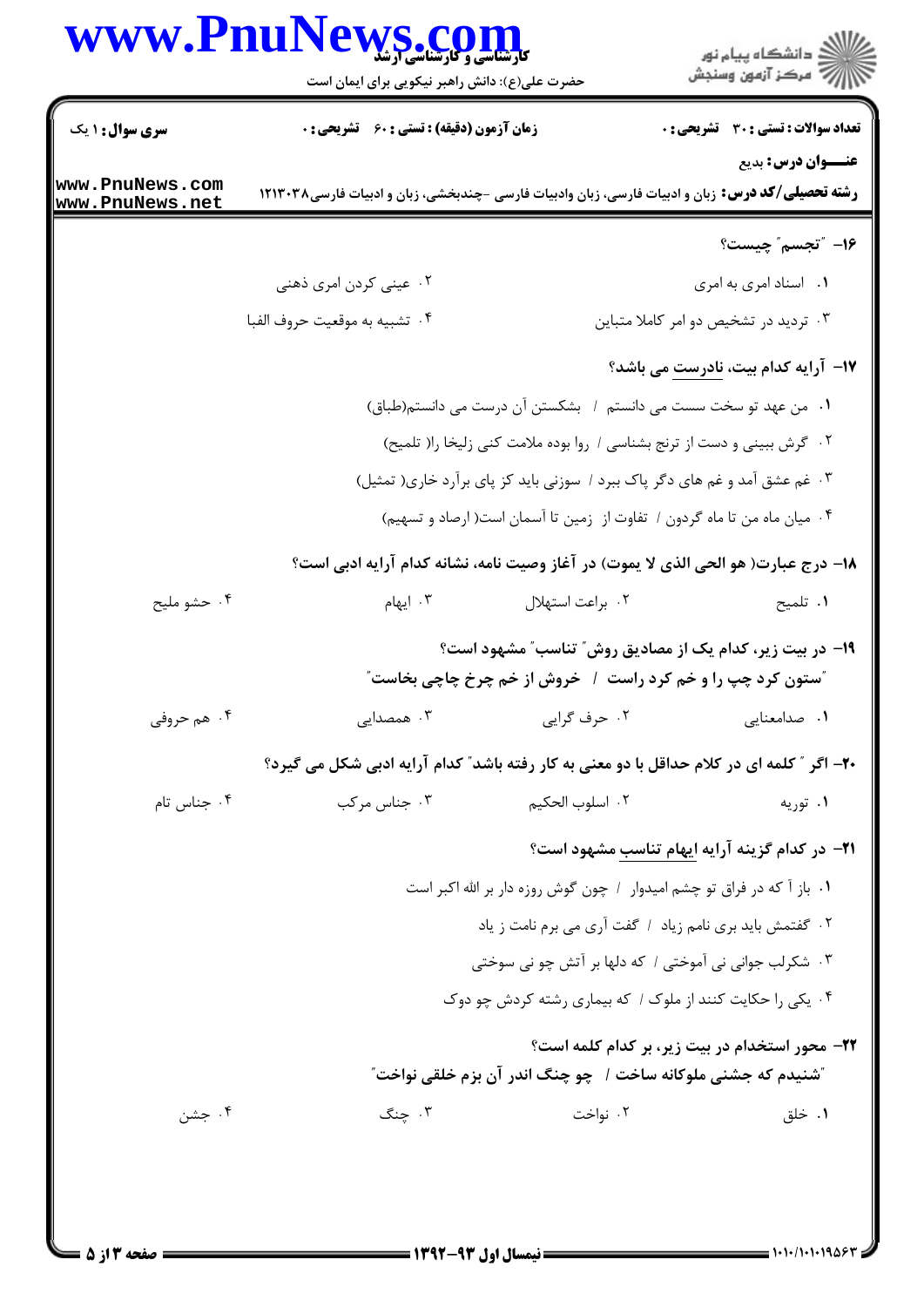## WWW.PnuNews.com



حضرت علی(ع): دانش راهبر نیکویی برای ایمان است

| <b>سری سوال : ۱ یک</b>             | <b>زمان آزمون (دقیقه) : تستی : 60 ٪ تشریحی : 0</b>                                                               |                                                                        | <b>تعداد سوالات : تستی : 30 ٪ تشریحی : 0</b> |
|------------------------------------|------------------------------------------------------------------------------------------------------------------|------------------------------------------------------------------------|----------------------------------------------|
|                                    |                                                                                                                  |                                                                        | <b>عنـــوان درس:</b> بدیع                    |
| www.PnuNews.com<br>www.PnuNews.net | <b>رشته تحصیلی/کد درس:</b> زبان و ادبیات فارسی، زبان وادبیات فارسی -چندبخشی، زبان و ادبیات فارسی۱۲۱۳۰۳۸          |                                                                        |                                              |
|                                    |                                                                                                                  | <b>۲۳</b> - ا <u>ستثنای منقطع</u> در کدام گزینه آمده است؟              |                                              |
|                                    |                                                                                                                  | ۰۱ بت زنجیر موی از گفتن او ۱ برآشفت ای خوشا آشفتن او                   |                                              |
|                                    |                                                                                                                  | ۰۲ دی باز در تفکر آنم که باد را ۱ با تاب سنبل چمن آرای تو چه کار       |                                              |
|                                    |                                                                                                                  | ۰۳ بخوشید سرچشمه های قدیم / نماند آب جز آب چشم یتیم                    |                                              |
|                                    |                                                                                                                  | ۰۴ ترسم که صرفه یی نبرد روز بازخواست / نان حلال شیخ ز آب حرام ما       |                                              |
|                                    |                                                                                                                  | <b>۲۴</b> - در کدام گزینه آرایه حشو ملیح به کار رفته است؟              |                                              |
|                                    | ١. رندان تشنه لب را آبي نمي دهد كس / گويي ولي شناسان رفتند از اين ولايت                                          |                                                                        |                                              |
|                                    |                                                                                                                  | ۰۲ مزرع سبز فلک دیدم و داس مه نو / یادم از کشته خویش آمد و هنگام درو   |                                              |
|                                    |                                                                                                                  | ۰۳ دی که پایش شکسته باد برفت ۱ گل که عمرش دراز باد آمد                 |                                              |
|                                    | ۰۴ بر دیده من خندی کاینجا ز چه می گرید / خندند بر آن دیده کاینجا نشود گریان                                      |                                                                        |                                              |
|                                    |                                                                                                                  | <b>۳۵</b> - در کدام گزینه تعریف صحیح آرایه <u>استتباع</u> آمده است؟    |                                              |
|                                    | ۰۱ آن است که واژه ای از کلام، واژه دیگری را که با آن تقریبا همشکل یا هم صداست به ذهن متبادر سازد.                |                                                                        |                                              |
|                                    | ۰۲     آن است که تناسب بین معانی و الفاظ، آن قدر واضح باشد که قسمت پایانی بیت، مخصوصا قافیه، قابل پیش بینی باشد. |                                                                        |                                              |
|                                    | ۰۳ آن است که در ضمن توصیف(مدح یا ذم) صفتی خاص، از صفت دیگری هم به صورت ضمنی سخن رود.                             |                                                                        |                                              |
|                                    | ۰۴ آن است که خواننده در نظر اول، معنایی خلاف مقصود گوینده را توهم کند و یا در مراد حقیقی گوینده تردید یابد.      |                                                                        |                                              |
|                                    |                                                                                                                  | ۲۶- در کدام گزینه، آرایه اغفال مشهود است؟                              |                                              |
|                                    |                                                                                                                  | ۰۱ ترا پیشه عدل است لیکن به جود / کند دست تو بر خزائن ستم              |                                              |
|                                    |                                                                                                                  | ٠٢ چندت نياز و آز دواند به برّ و بحر ١ درياب وقت خويش كه درياى گوهرى   |                                              |
|                                    |                                                                                                                  | ٠٣ تازيان را غم احوال گرانباران نيست ١ پارسيان مددي تا خوش و آسان بروم |                                              |
|                                    |                                                                                                                  | ۰۴ دست از عمل دراز خود بازکشیم ۱ در زلف نگار و حلقه چنگ زنیم           |                                              |
|                                    |                                                                                                                  | ٢٧- در كدام گزينه، آرايه اعداد آمده است؟                               |                                              |
|                                    | ١. فغان كاين لوليان شوخ شيرين كار شهرآشوب / چنان بردند صبر از دل كه تركان خوان يغما را                           |                                                                        |                                              |
|                                    |                                                                                                                  | ٠٢ گیرم که برکنی دل سنگین ز مهر من / مهر از دلم چگونه توانی که برکنی؟  |                                              |
|                                    | ۰۳ به حرص ار شربتی خوردم مگیر از من که بد کردم / بیابان بود و تابستان و آب سرد و استسقا                          |                                                                        |                                              |
|                                    |                                                                                                                  | ۰۴ فرو شد به ماهی و بر شد به ماه ۱ بن نیزه و قبّه بارگاه               |                                              |
|                                    |                                                                                                                  |                                                                        |                                              |